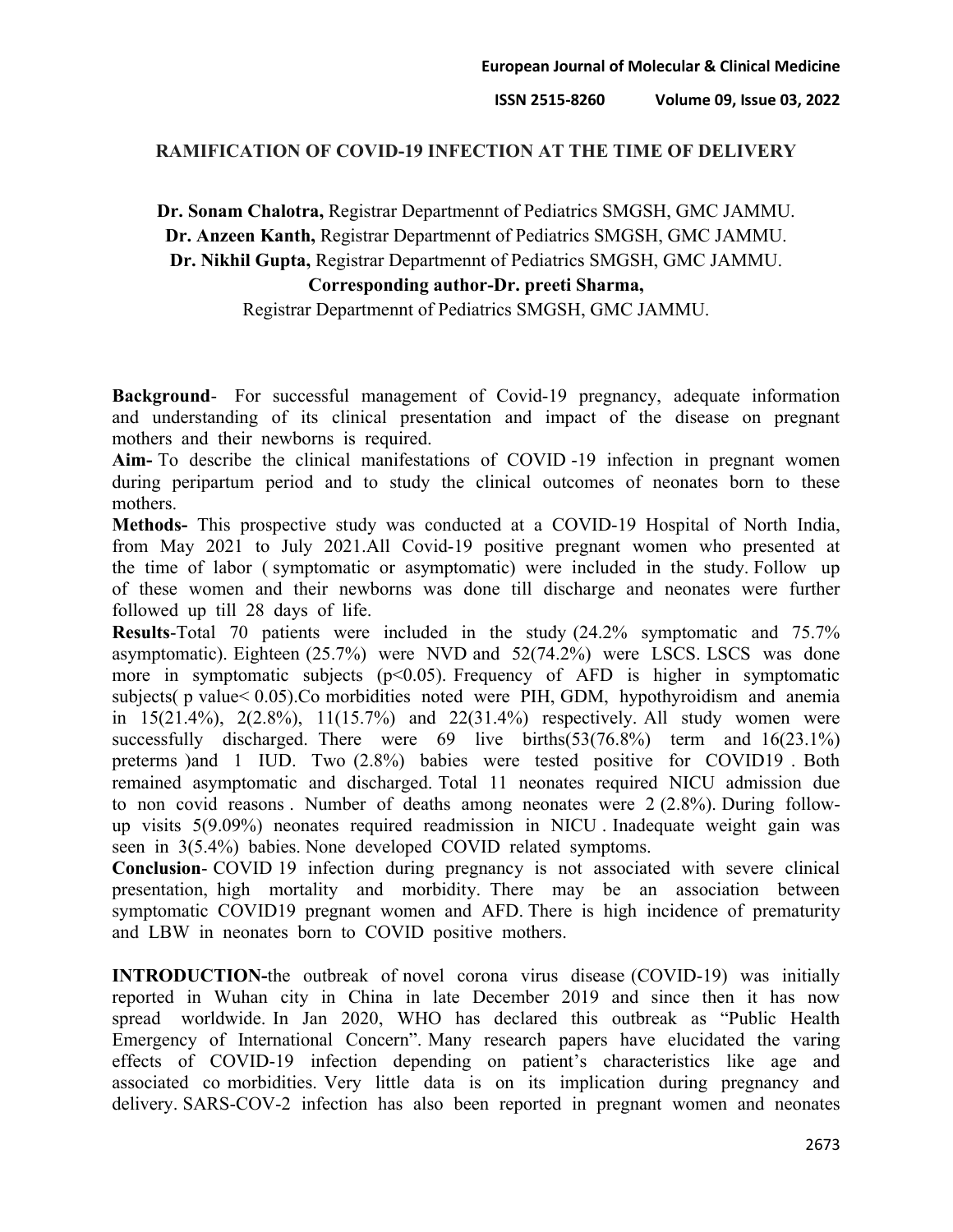**ISSN 2515-8260 Volume 09, Issue 03, 2022**

and the possibility of vertical transmission can't be denied. The impact of COVID-19 on perinatal outcome is also uncertain.

**Aim** The purpose of this study was to describe the clinical manifestations of COVID -19 infection in pregnant women during peripartum period and to study the clinical outcomes of neonates born to these mothers.

**Methods-** This prospective study was conducted at the COVID-19 Hospital of a tertiary care referral center of North India, from May 2021 to July 2021 after taking approval from the institutional ethical committee. In our center we routinely do COVID-19 screening via RAT and RTPCR of all the pregnant women, whether symptomatic or asymptomatic, who presented to Obstetrics And Gynaecology department of our center at the time of labor either our booked case or referred from peripheral hospitals. The samples taken from patients for COVID testing were nasopharyngeal swabs and were collected according to Ministry of Health and Family Welfare Government of India guidelines(1). Among them, all pregnant women who turned COVID positive were shifted to COVID-19 Hospital of our center and were included in the study. The study site was a designated health care facility for COVID-19 patients, where all types of COVID patients were admitted. The COVID-19 severity was divided into three categories on the basis of clinical and/or radiological features; mild, moderate and severe according to Ministry of Health and Family Welfare Guidelines of may 2021 for Covid-19 in adults(2). On the basis of severity: mild, moderate or severe, the patients were admitted in the isolation ward, high dependency Unit or intensive care unit respectively. Study subjects were managed according to current Guidelines of Ministry of Health and Family Welfare of Government of India(2) . Data related to age, gestational age, parity, associated co morbidities, risk factors, presenting complaints, mode of delivery and symptoms related to COVID19 were recorded. The study subjects were followed till discharge. The severity of the illness, respiratory involvement, type of respiratory support, and duration of respiratory support were all taken into consideration. The length of hospital stay, recovery and mortality were monitored outcomes among pregnant women. All neonates born to study subjects were managed according to NNF guidelines of Perinatal-Neonatal management of COVID-19 of May 2020(3). All these neonates were followed up in hospital facility till discharge and thereafter on OPD basis till 28 days of life. Data regarding gestational age, sex, birth weight, COVID testing, requirement of NICU admissions and its indications, requirement of respiratory support, intensive care interventions were evaluated during hospital stay. Data regarding development of COVID related symptoms, weight monitoring, feeding difficulties and NICU readmissions were collected during follow up on OPD basis. The length of hospital stay, recovery, mortality cause of death and adequate weight gain during follow up were monitored outcomes among neonates.

**RESULTS –** Total 70 patients were included in the study Maternal characteristics are given in table1. 53(75.7%) were RAT positive, 12(17.1%) were RTPCR positive and 5(7.1%) were both RAT and RTPCR positive. 17(24.2%) were symptomatic and 53(75.7%) were asymptomatic. Among symptomatic patients number of mild, moderate and severe cases were  $5(7.1\%)$ ,  $10(14.2\%)$  and  $2(2.8\%)$  respectively. Clinical presentation of patients in labour were Term Labor, Preterm Labor±PPROM, Leaking/PROM, Acute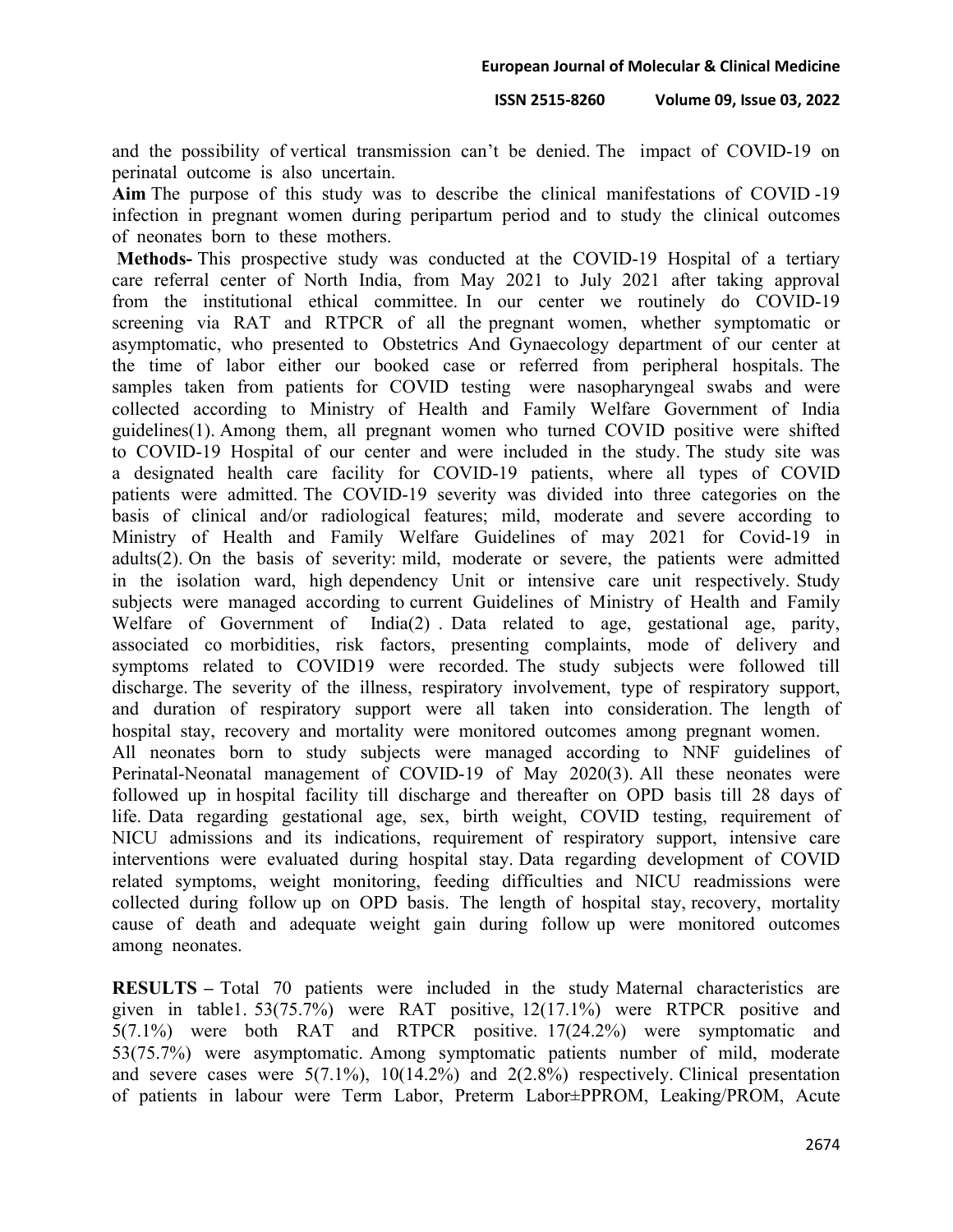## **ISSN 2515-8260 Volume 09, Issue 03, 2022**

Fetal distress, pre eclampsia/eclampsia ,APH and IUD as given in table1 . COVID related symptoms were cough, breathlessness, fever, palpitations and catarrh as shown in table 1. Out of 70 deliveries, 18(25.7%) were NVDand 52(74.2%) were LSCS. When compared for mode of delivery, LSCS was done more in symptomatic subjects as compared to asymptomatic ones and results were statistically significant  $(p<0.05)$ . LSCS was done due to obstetric indications (previous LSCS, severe pre eclampsia , eclampsia, non progression of labour, abnormal fetal presentation and CPD) in 26(37.1%) patients and due to fetal indications( Signs of fetal distress: decreased fetal movements, fetal bradycardia and inutro meconium) in 24(34.2%) patients . In remaining 2(2.8%) mothers indication of LSCS was worsening COVID-19 illness. Frequency of AFD is significantly higher in symptomatic as compared to asymptomatic mothers( p value< 0.05).Co morbidities noted were PIH, GDM, hypothyroidism and anemia in 15(21.4%), 2(2.8%), 11(15.7%) and 22(31.4%) respectively. Duration of hospital stay was  $\leq$  days in 30(42.8%) patients, 3-5 days in 29(41.4%) patients and 6-13 days in 9(12.7%) and  $\geq$ 14 days in 2(2.8%) patients. Out of 17 symptomatic mothers, 6 required no respiratory support, 9 required oxygen via nasal prongs and 2 required high flow oxygen. Among 11 patients who were on oxygen support, 6 required oxygen for  $\leq$ 7 days and 3 required oxygen support for 8 to 13 days and 2 required respiratory support for  $\geq 14$  days . All study subjects were successfully discharged.

Total 69 newborns were delivered from 69 COVID 19 positive mothers and 1 patient had intrauterine fetal demise. Neonatal characteristics are shown in table 2. Among the babies delivered, 39(56.5%) were females and 30(43.4%) were males. Out of 69 babies, 53(76.8%) were term babies and 16(23.1%) were preterms. One (1.44%) baby was ELBW, 4(5.7%) were VLBW and 22(31.8%) were LBW. Only 2(2.8%) babies were tested positive for COVID19 after birth. Both these babies remained asymptomatic and were discharged along with their mothers. Total 11 neonates required NICU admission . Indication for admission, requirement of respiratory support and intensive care interventions in these neonates is given in table 2. Total number of deaths among neonates were 2(1 MAS and 1 ELBW)( 2.8% ) and rest of the neonates were discharged successfully. Follow up after discharge on OPD basis was done in 55 neonates and remaining 14 were lost to follow-up and could not be contacted. During follow-up visits 4 neonates required readmission in NICU, 4 due to hyperbilirubinemia and 1 due to late onset sepsis. Inadequate weight gain was seen in 3 babies. None of the neonate developed COVID related symptoms during a period of 28 days after birth.

Discussion- In our study, total 70 COVID-19 positive pregnant women who presented to us in labor were included. 75.7% were asymptomatic and 24.7% were symptomatic. Out of symptomatic patients, 29.4% were presented with mild COVID-19 infection, 14.2% had moderate disease and 11.7% had severe disease. Similar results were found in study conducted by Vinita Singh et al., and Nayak AH et al(4,5). In both of these studies most of the study subjects were asymptomatic. We had only 2 pregnant women presented with severe COVID-19 infection who required ICU admission. Similarly many other studies that have shown lesser incidence of severe COVID-19 disease among pregnant women(4- 7). But contrary to this, some studies have shown increased risk of severe COVID-19 disease in pregnant women(8,9).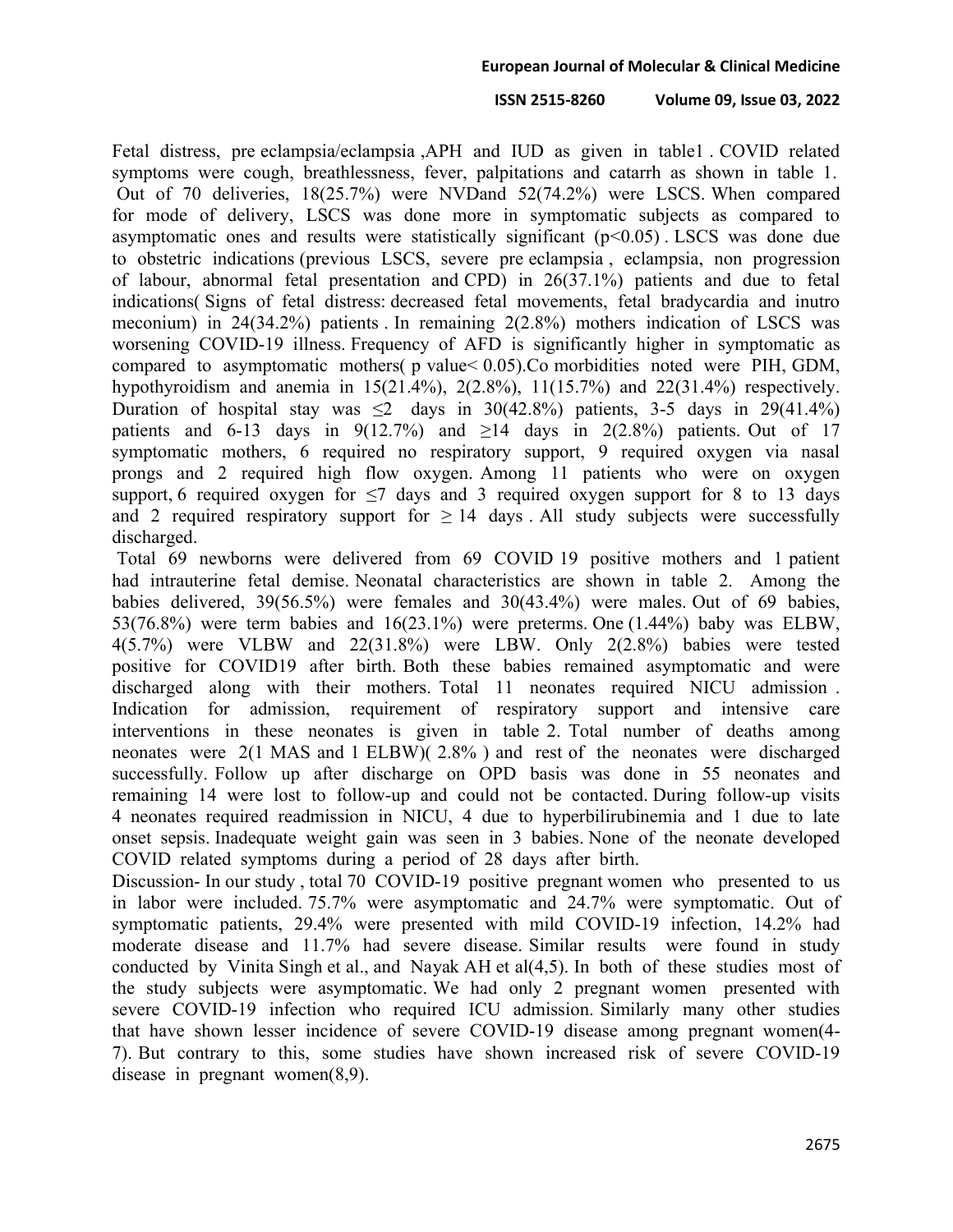## **ISSN 2515-8260 Volume 09, Issue 03, 2022**

Among symptomatic COVID-19 infected pregnant patients, 21.4% were having cough, 17.1% had breathlessness, 24.2% had fever, 4.3% had palpitations and 4.3% had catarrh. In Meta analysis conducted by Ioannis Bellos et al ,( which included 8 observational studies) fever was most common symptom followed by cough and breathlessness and the results were similar to our study(10).

| Tubic 1 Demographic 1 rojuc of the state women |                                         |                        |                   |  |
|------------------------------------------------|-----------------------------------------|------------------------|-------------------|--|
|                                                | <b>S.NO. PARAMETERS</b>                 | <b>NO. OF PATIENTS</b> | <b>PERCENTAGE</b> |  |
|                                                |                                         | $(\mathbf{N})$         | (%)               |  |
| $\mathbf{1}$                                   | <b>Total COVID-19 Positive pregnant</b> | 70                     |                   |  |
|                                                | women                                   |                        |                   |  |
| $\overline{2}$                                 | <b>Gestational age</b>                  |                        |                   |  |
|                                                | a) $<$ 28 weeks                         |                        | 1.4%              |  |
|                                                | b) 28-34 weeks                          | 2                      | 2.9%              |  |
|                                                | c) 34-37 weeks                          | 13                     | 18.6%             |  |
|                                                | $d)$ 37-42 weeks                        | 54                     | 77.1%             |  |
|                                                | $e) > 42$ weeks                         | $\Omega$               | $0.0\%$           |  |
| 3                                              | <b>Parity</b>                           |                        |                   |  |
|                                                | a) Primigravida                         | 24                     | 34.3%             |  |
|                                                | b) Multigravida                         | 46                     | 65.7%             |  |

*Table 1 Demographic Profile of the study women*

|  | Table 2: COVID Related Characteristics among study women |  |  |
|--|----------------------------------------------------------|--|--|
|  |                                                          |  |  |

| S.             | <b>PARAMETERS</b>                               | No. OF         | <b>PERCENTAGE</b> |
|----------------|-------------------------------------------------|----------------|-------------------|
| No.            |                                                 | PATIENTS (N)   | (%)               |
| 1              | <b>Testing Positivity</b>                       | 70             |                   |
|                | a) RAT                                          | 53             | 75.71%            |
|                | b) RTPCR                                        | 12             | 17.14%            |
|                | c) Both                                         | 5              | 7.14%             |
| $\overline{2}$ | <b>Severity of Illness</b>                      |                |                   |
|                | a) Asymptomatic                                 | 53             | 75.71%            |
|                | b) Symptomatic                                  | 17             | 24.29%            |
|                | i) Mild                                         | 5              | 29.41%            |
|                | ii) Moderate                                    | 10             | 58.82%            |
|                | iii) Severe                                     | $\overline{2}$ | 11.76%            |
| 3              | <b>COVID Related Symptoms</b>                   |                |                   |
|                | a) Cough                                        | 15             | 21.43%            |
|                | b) Breathlessness                               | 12             | 17.14%            |
|                | c) Fever                                        | 17             | 24.29%            |
|                | d) Palpitations                                 | 3              | 4.29%             |
|                | e) Catarrh                                      | 3              | 4.29%             |
| $\overline{4}$ | <b>Requirement of Respiratory Support Among</b> |                |                   |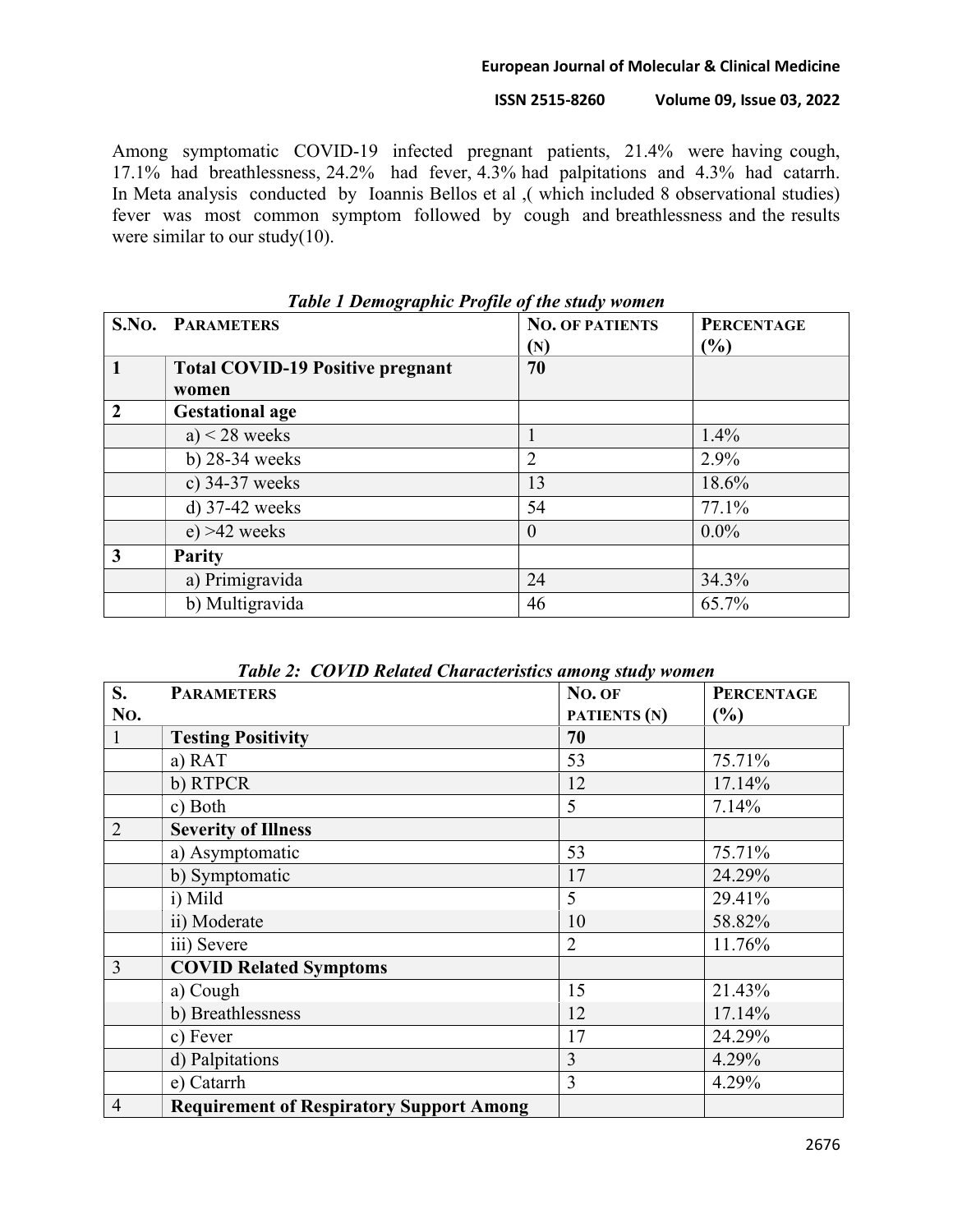**ISSN 2515-8260 Volume 09, Issue 03, 2022**

| Symptomatic $(n=17)$                   |        |          |
|----------------------------------------|--------|----------|
| a) No Respiratory Support              |        | 8.57%    |
| b) Oxygen via Nasal Prongs             | 9      | 12.86%   |
| c) High Flow Oxygen                    |        | 2.86%    |
| d) Mechanical Ventilation              | $\cup$ | $0.00\%$ |
| <b>Duration of Respiratory Support</b> |        |          |
| a) $\leq$ 7 days                       | 6      | 8.57%    |
| b) $8 - 13 \text{ days}$               |        | 4.29%    |
| c) $\geq$ 14 days                      |        | 2.86%    |

|                | S. NO. PARAMETERS                      | NO. OF PATIENTS $(N)$ PERCENTAGE $(\% )$ |        |
|----------------|----------------------------------------|------------------------------------------|--------|
| $\mathbf{1}$   | <b>Presenting Complaints in Labour</b> |                                          |        |
|                | a) Term Labour                         | 30                                       | 42.86% |
|                | b) Pre-Term Labour                     | 16                                       | 22.86% |
|                | c) Leaking/PROM                        | 5                                        | 7.14%  |
|                | d) Acute fetal distress                | 12                                       | 17.14% |
|                | e) Eclampsia/Pre-Eclampsia             | 5                                        | 7.14%  |
|                | f) APH                                 |                                          | 1.43%  |
|                | g) IUD                                 | 1                                        | 1.43%  |
| $\overline{2}$ | <b>Mode of Delivery</b>                |                                          |        |
|                | a) NVD                                 | 18                                       | 25.71% |
|                | b) LSCS                                | 52                                       | 74.29% |
| $\overline{3}$ | <b>Indication of LSCS</b>              |                                          |        |
|                | a) Obstetrics                          | 26                                       | 37.14% |
|                | b) Fetal                               | 24                                       | 34.29% |
|                | c) Progressive COVID Illness           | $\overline{2}$                           | 2.86%  |
| $\overline{4}$ | <b>Comorbidities</b>                   |                                          |        |
|                | $a)$ PIH                               | 15                                       | 21.43% |
|                | b) GDM                                 | $\overline{2}$                           | 2.86%  |
|                | c) Hypothyroidism                      | 11                                       | 15.71% |
|                | d) Anaemia                             | 22                                       | 31.43% |
| 5              | <b>Duration of Hospital Stay</b>       |                                          |        |
|                | a) $\leq$ 2 days                       | 30                                       | 42.86% |
|                | b) $3 - 5$ days                        | 29                                       | 41.43% |
|                | c) $6-13$ days                         | 9                                        | 12.86% |
|                | $d) \ge 14$ days                       | $\overline{2}$                           | 2.86%  |

## *Table 3: Maternal Characteristics*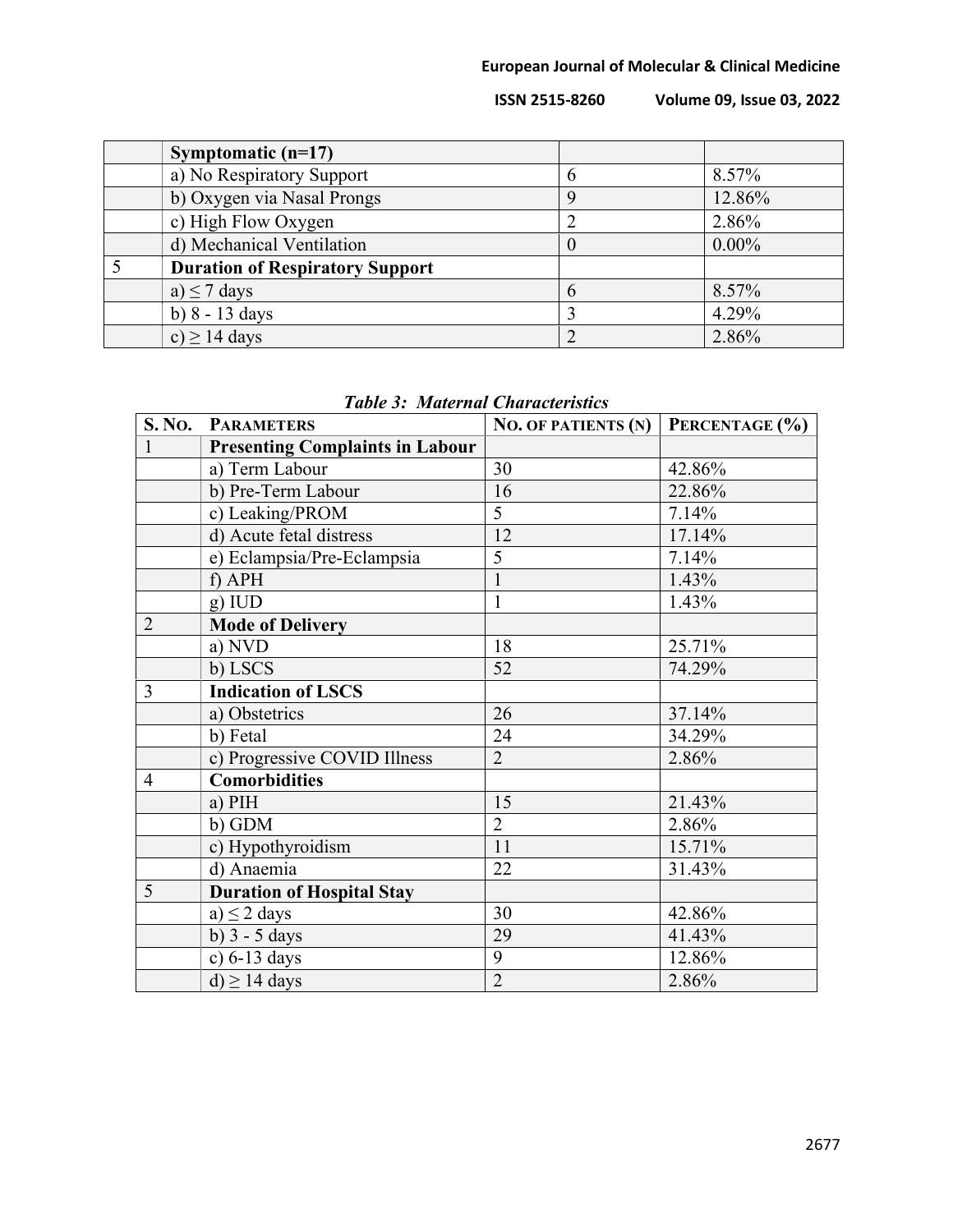**ISSN 2515-8260 Volume 09, Issue 03, 2022**

| S.No.                   | <b>PARAMETERS</b>                   | Tuble 4. Ivebhulut Churucleristics<br><b>NO. OF PATIENTS (N)</b> | PERCENTAGE (%) |
|-------------------------|-------------------------------------|------------------------------------------------------------------|----------------|
| $\mathbf{1}$            | <b>Total Live Births</b>            | 69                                                               |                |
|                         | a) IUD                              | 1                                                                | 1.45%          |
| $\overline{2}$          | <b>Gestational Age</b>              |                                                                  |                |
|                         | a) $\leq$ 28 weeks                  | $\mathbf{1}$                                                     | 1.45%          |
|                         | b) $28-34$ weeks                    | $\overline{2}$                                                   | 2.90%          |
|                         | c) 34-37 weeks                      | 13                                                               | 18.84%         |
|                         | d) 37-42 weeks                      | 54                                                               | 78.26%         |
|                         | $e) > 42$ weeks                     | $\boldsymbol{0}$                                                 | $0.00\%$       |
| $\mathbf{3}$            | <b>Birth Weight</b>                 |                                                                  |                |
|                         | a) ELBW                             | $\mathbf{1}$                                                     | 1.45%          |
|                         | b) VLBW                             | $\overline{4}$                                                   | 5.80%          |
|                         | c) LBW                              | 22                                                               | 31.88%         |
| $\overline{\mathbf{4}}$ | <b>Sex</b>                          |                                                                  |                |
|                         | a) Males                            | 30                                                               | 43.48%         |
|                         | b) Females                          | 39                                                               | 56.52%         |
| 5 <sup>5</sup>          | <b>Testing Positivity</b>           |                                                                  |                |
|                         | a) RAT                              | $\overline{2}$                                                   | 2.90%          |
|                         | b) RTPCR                            | $\overline{0}$                                                   | $0.00\%$       |
| 6                       | <b>Requiring NICU Admission</b>     | 11                                                               | 15.94%         |
| $\overline{7}$          | <b>Indication of NICU Admission</b> |                                                                  |                |
|                         | a) TTN                              | $\mathbf{1}$                                                     | 1.45%          |
|                         | b) MAS                              | $\overline{c}$                                                   | 2.90%          |
|                         | c) Prematurity                      | $\overline{4}$                                                   | 5.80%          |
|                         | d) Birth Asphyxia with HIE          | $\overline{2}$                                                   | 2.90%          |
|                         | e) Sepsis                           | $\overline{2}$                                                   | 2.90%          |
| 8                       | <b>Respiratory Support</b>          |                                                                  |                |
|                         | a) Oxygen via Nasal Prongs          | 5                                                                | 7.25%          |
|                         | b) CPAP                             | 3                                                                | 4.35%          |
|                         | c) Mechanical Ventilation           | 3                                                                | 4.35%          |
| 9                       | <b>Intensive Care Intervention</b>  |                                                                  |                |
|                         | a) Antibiotics                      | 6                                                                | 8.70%          |
|                         | b) Surfactnt                        | $\overline{4}$                                                   | 5.80%          |
|                         | c) Ionotropics Support              | $\overline{2}$                                                   | 2.90%          |
| 10                      | Follow up after discharge           |                                                                  |                |
|                         | a) Readmission                      | 5                                                                | 7.25%          |
|                         | i)NNH                               | $\overline{4}$                                                   | 5.80%          |

*Table 4: Neonatal Characteristics*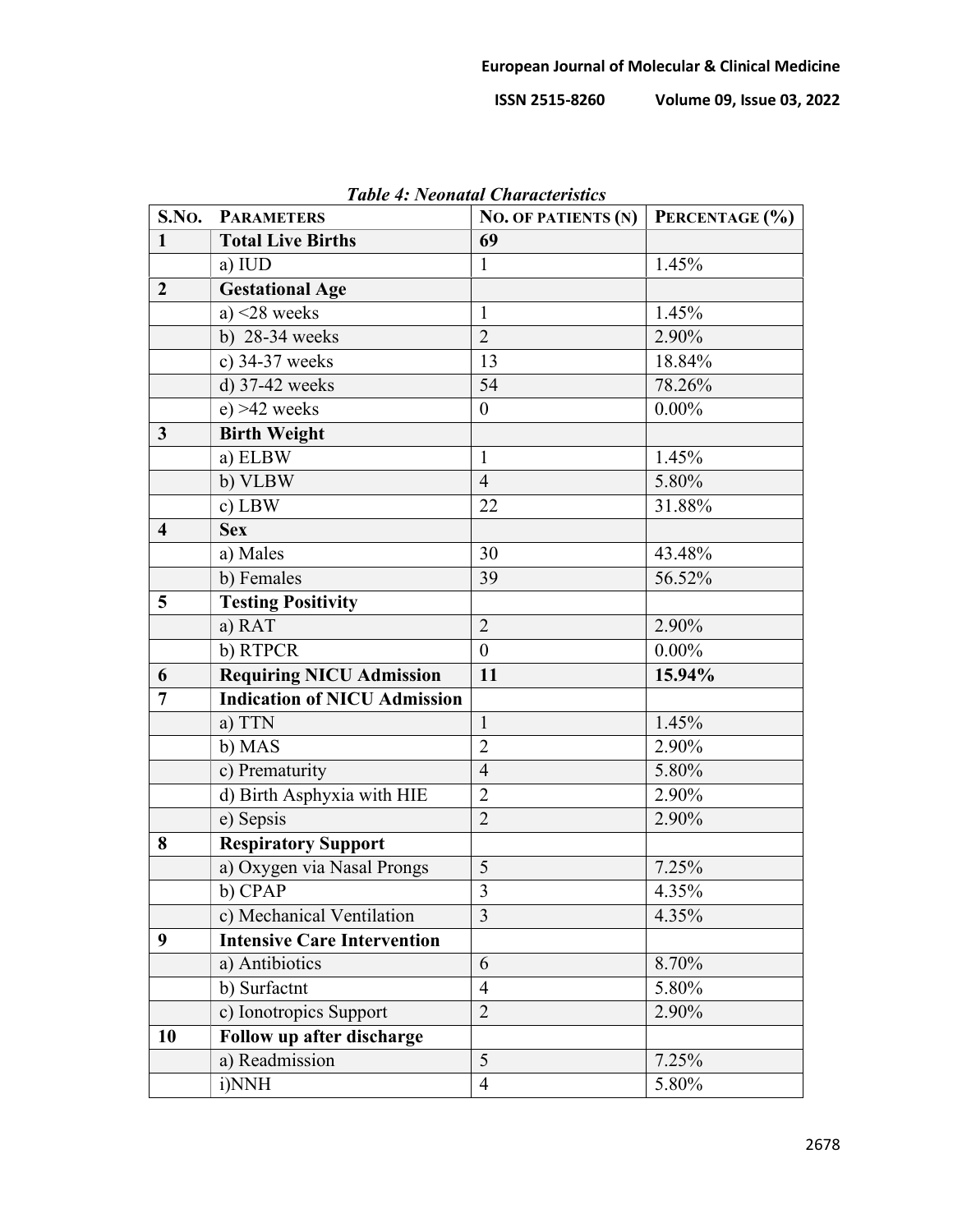**ISSN 2515-8260 Volume 09, Issue 03, 2022**

| ii) LOH             | 1.45%    |
|---------------------|----------|
| b) Poor weight gain | 4.35%    |
| <b>Mortality</b>    | $2.86\%$ |
| a) ELBW             | $1.43\%$ |
| b) MAS              | 1.43%    |

In our study, 16(22.8%) subjects presented with preterm labour±PPROM. Study conducted by Vinita et al showed similar rate(28.69%) of preterm births(4). Meta analysis by Bellos et al showed results similar to our study with 29.7% of preterm births(10). High rates of preterm deliveries among SARS-COV-2 infected pregnant women were reported by many review articles and meta analysis(11,12). Similarly Allotey et al has also showed higher incidence of preterm births among pregnant women infected with COVID 19 in his meta analysis( 8). However a systematic review of 33 studies by Elshafeey F et al showed lower rates of preterm birth (15.2%) among 385 pregnant women infected with COVID(13). Till now it is difficult to determine any relationship between spontaneous preterm labour and COVID19 infection in pregnancy due to scarcity of data.

In our study commonly seen co morbidities were PIH(21.4%), GDM(2.8%), Hypothyroidism (15.7%) and anaemia(31.4%). Similar observations were made by Vinita et al and Nayak et al(4,5). In our study 7% subjects were presented with pre eclampsia/ eclampsia. Similarly in study conducted by Antoun at al 10.5% of patients were presented with severe pre eclampsia(14). Meta analysis done by Bellos et al showed 5.4% of pre eclampsia patients(10). In our study,17% of COVID19 infected pregnant women had acute fetal distress which was significantly higher among symptomatic mothers. In a study by Vinita et al, 25.64% of patients presented with AFD which is comparable to our results(4). However Meta ananlysis conducted by Bellos et al showed 6.1% of COVID19 infected mothers presented with fetal distress(10).

In our study, 25.7% had NVD and 74.2% had LSCS. In study conducted by Vinita et al percentage of LSCS was 63.93%(4) .Similar results were seen in other studies with higher rates of LSCS, among COVID19 infected pregnant women (12,13,15). In our study most of the LSCS were done for obstetric(37.1%) and fetal indication(34.2%).LSCS due to progressive COVID illness was done in only 2.8% of patients. Similarly in study conducted by Vinita et al , LSCS was done mainly for obstetric and fetal indications(4).

In our study total 11 patients out of 17 symptomatic subjects required respiratory support. 12.8% required oxygen by nasal prongs who presented with moderate disease. Only 2 patients (2.8%) having severe progressive COVID illness required high flow oxygen and ICU care. Similar to our study, Sourya kanti Das et al found only 2.6% patients required high flow oxygen and ICU care( 16). All COVID positive mothers in present study were discharged successfully.

In our study, total 69 live births delivered by 69 COVID 19 positive women and 1 had IUD. Out of these 69 live births, 23.1% were preterm. Along with high number of preterm births ,we also observed high incidence of low birth weight babies(39.1%). Percentage of IUD and neonatal deaths in our study were 1.4% and 2.8% respectively. Similar observations were made by other studies(4,5,8). In our study  $2(2.89\%)$  newborns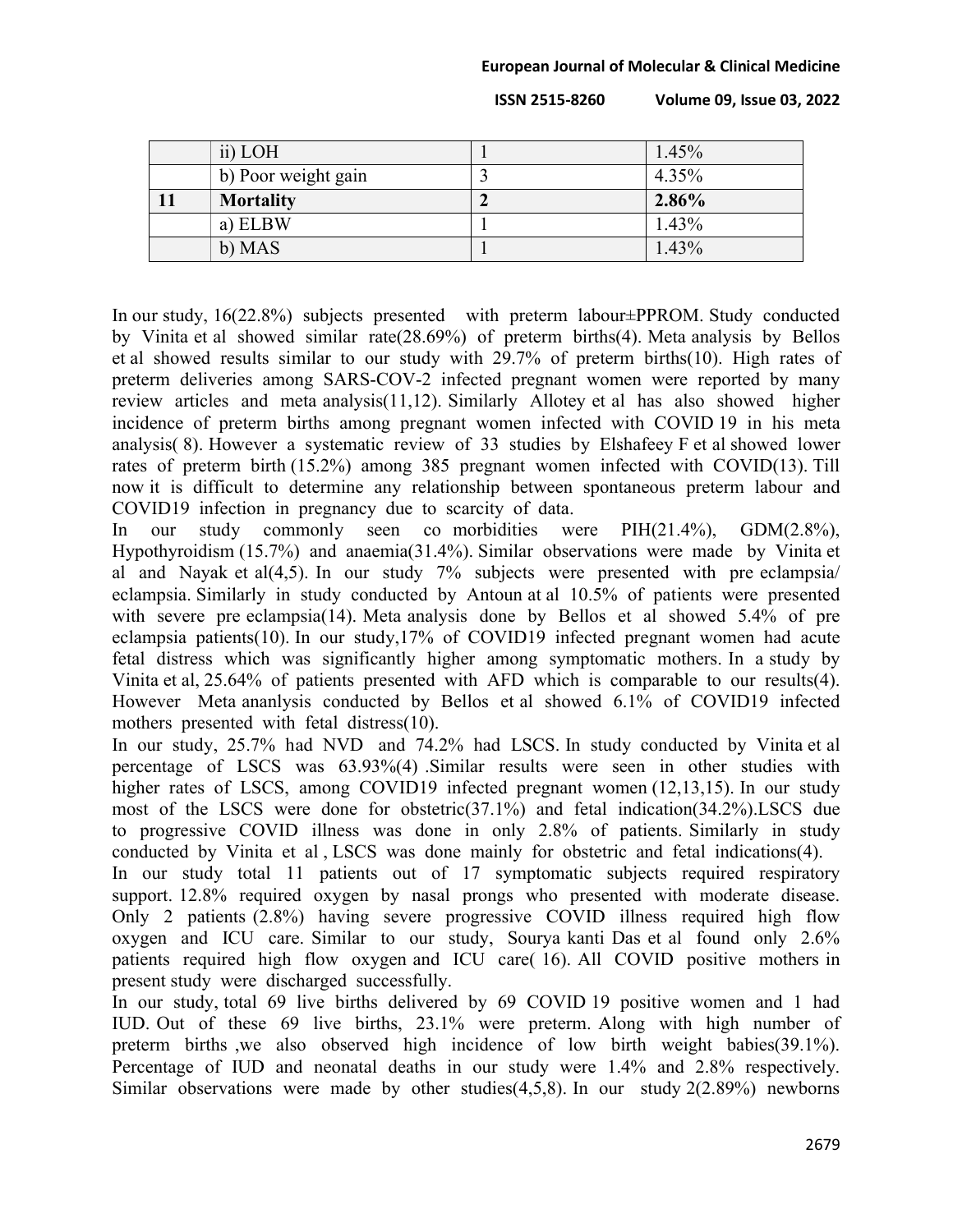## **ISSN 2515-8260 Volume 09, Issue 03, 2022**

were tested positive for COVID19 at birth within 24 hours. Although we didn't take placental and amniotic fluid samples for COVID19 testing in these 2 cases but the possible explanation for this may be vertical transmission because in both these babies samples were taken immediately after birth. Similar observations were made by Vinita et al and Bellos et al(4,10). Both these babies didn't develop any symptoms, were roomed in with the mother and were discharged successfully along with mother. In our study 11(15.9%) neonates required NICU admissions due to reasons other than COVID. Radiological findings and laboratory investigations in these neonates were consistent with their primary diagnosis. Similarly in study conducted by Dumitriu et al, newborns who were tested positive for COVID remained asymptomatic and those who required NICU admission were COVID negative and were admitted due to other reasons(17). Number of neonatal deaths in present study was 2(2.8%) . MAS and prematurity(ELBW) were the reason of these two mortalities. In our study 5 neonates required NICU readmissions. Out of these , 4 were readmitted due to hyperbilirubinemia and 1 due to late onset sepsis. All these 4 infants were born of symptomatic COVID19 positive mothers. Similar observations were made by Dimitriu et al in their study where maternal severe critical disease was associated with higher incidence of hyperbilirubinemia requiring phototherapy(17). Among 54 nonates who were followed up till 28 days of life, weight gain was not adequate in 3 neonates. The reason for poor weight gain was- 2 babies were not roomed in along with mother due to prolonged ICU stay of mother and were fed inadequately and 1 baby was eratically fed and developed sepsis

Strengths- The strength of our study is that it is prospective study done in a COVID dedicated Hospital of a Tertiary care center. Follow up of neonates born to COVID positive mothers was done till 28 days of life.

Limitations-Comparison of study subjects is not done with Non COVID19 positive patients. Biological samples(placental membrane swabs, amniotic fluid and peritoneal fluid) could not be taken to establish vertical transmission.

Conclusion- Our study concludes that COVID 19 infection during pregnancy is not associated with severe clinical presentation in pregnant women , high mortality and morbidity in pregnant women. There may be an association between symptomatic COVID19 pregnant women and AFD. More studies are required to confirm this association. There is high incidence of prematurity and LBW in neonates born to COVID positive mothers. Further, mostly neonates born to COVID positive mothers are asymptomatic and the risk of vertical transmission is very low and could not ascertained in our study.

- 1. Specimen Collection, Packaging and Transport Guidelines for 2019 Novel Coronavirus. [https://www.mohfw.gov.in/pdf/5Sample%20collection\\_packaging%20%202019](https://www.mohfw.gov.in/pdf/5Sample%20collection_packaging%20%202019-nCoV.pdf) [-nCoV.pdf](https://www.mohfw.gov.in/pdf/5Sample%20collection_packaging%20%202019-nCoV.pdf) 2020.
- 2. Clinical management protocol for covid- 19 ,Government of India, Ministry of Health and Family Welfare. [www.mohfw.gov.in/pdf/UpdatedDetailedClinicalManagementProtocolforCOVID19adultsdat](http://www.mohfw.gov.in/pdf/UpdatedDetailedClinicalManagementProtocolforCOVID19adultsdated24052021.pdf) [ed24052021.pdf.](http://www.mohfw.gov.in/pdf/UpdatedDetailedClinicalManagementProtocolforCOVID19adultsdated24052021.pdf)